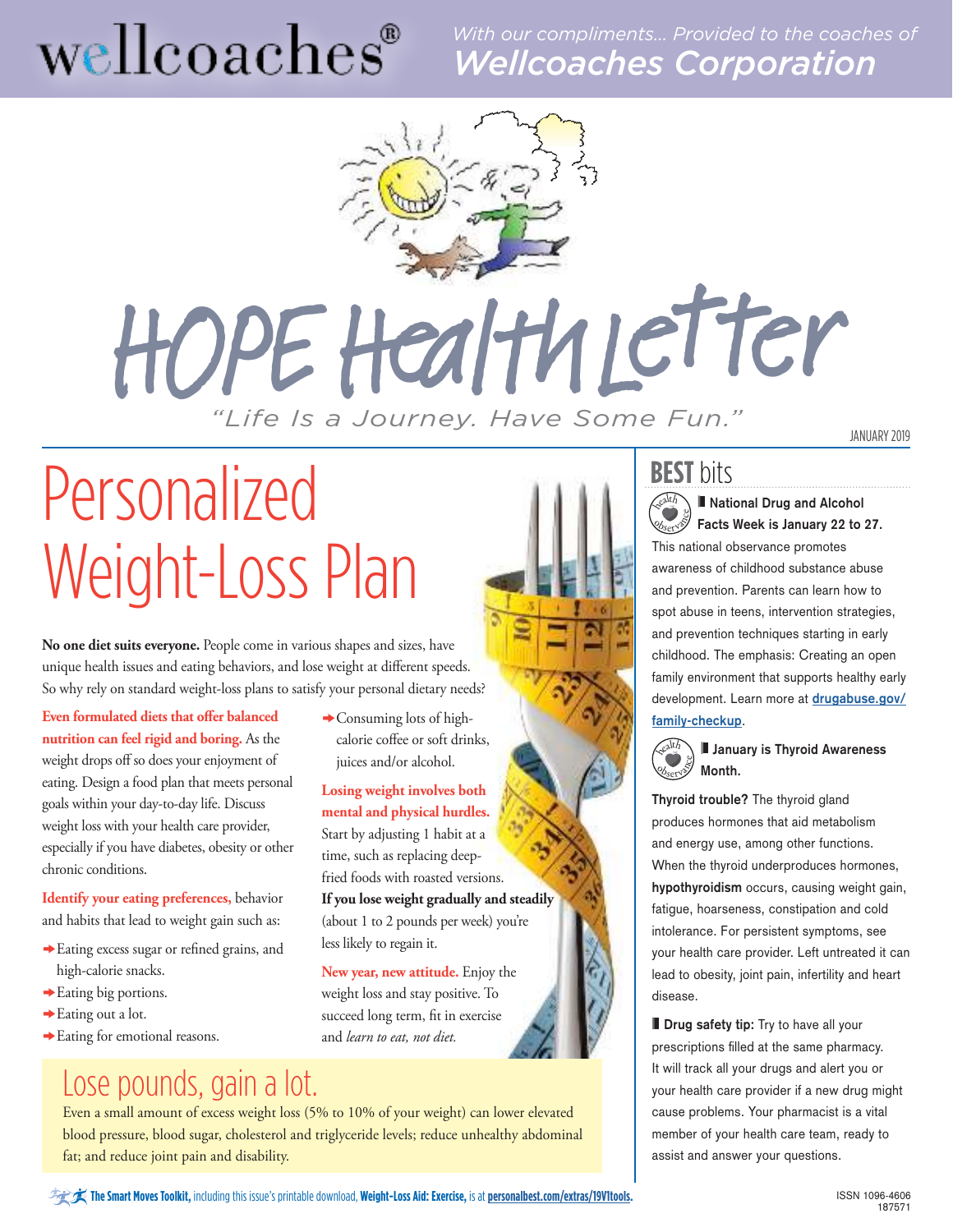There are no secrets to success. It is the result of preparation, hard work, and learning from failure.

— Colin Powell

#### **TIP** of the **MONTH**

#### **Get More of the Good Stuff**

**To bump up your vitamin and mineral intake,** choose foods over supplements. When vitamins come from food, they are paired with other nutrients in the way that Mother Nature intended. Supplements can never fully mimic the exact combination of fiber, antioxidants, fat, vitamins and minerals that are packaged within a certain food. Supplements are Plan B.



### **eating**smart

### Nutrition Essentials: Do You Need More of These?

By Cara Rosenbloom, RD

Did you know that the body requires more than 30 essential nutrients for good health? If you are eating a wide variety of mostly whole, unprocessed foods, you are probably getting all of the nutrients you need. But even with a great diet, studies show Americans don't get enough of several nutrients.

**Vitamin D:** This hormone is essential for bone health, immunity, nerves and muscles, and may help protect against cancer. But it's found in very few foods. Sources include fatty fish (such as salmon and trout), eggs and fortified milk. Vitamin D is naturally formed in the body when the skin is exposed to the sun. Supplements are recommended for most adults, especially those in cool climates where there's less daily sunlight. Aim for 600 IU to 800 IU per day.

**Magnesium:** This mineral helps regulate muscle and nerve function, and helps make protein and bone. People likely to have magnesium deficiency include older adults or those with celiac disease, Crohn's disease or

> type 2 diabetes. Good magnesium sources include beans, nuts, seeds, whole grains, leafy greens, milk and yogurt. Adults need 300 mg to 420 mg daily.

**Calcium:** It's vital for bone health and for releasing the hormones and enzymes needed for many body functions. Children aged 9 to 18 tend to not get enough, especially when they replace milk with soft drinks. Many women older than 50 also may not get enough. Calcium sources include milk, cheese, yogurt, leafy greens, canned salmon, sardines and fortified beverages (e.g., almond milk). Adults need 1,000 mg to 1,200 mg per day.

**EASY** recipe

**Note:** Supplement amounts depend on age and gender.

#### **Sesame-Crusted Salmon on Kale**

- ¼ cup sesame seeds Pinch salt
	-
- 4 salmon fillets (4 oz. each)
- 4 tsp olive oil, divided
- 1 tsp minced garlic 1 tsp minced ginger
- 8 cups kale
- 1 tbsp reduced sodium soy sauce

**Preheat** oven to 400˚F. **Combine** sesame seeds and salt on a plate. **Press** each salmon fillet in seeds to evenly coat 1 side. **Heat** 2 tsp oil in large, oven-proof skillet over medium heat. **Cook** the salmon, seed side down, for 5 minutes. **Transfer** to oven and cook for 10 minutes per inch of fish or until fish easily flakes with fork. **Meanwhile,** add remaining 2 tsp oil to another pan set over medium. **Add** garlic and ginger; sauté 1 minute. **Add** kale and sauté 5-8 minutes until wilted. **Stir** in soy sauce. **Serve** salmon atop kale.

#### **Makes 4 servings. Per serving:**

337 calories | 35g protein | 14g total fat | 2g saturated fat | 7g mono fat 5g poly fat | 17g carbohydrate | 2g sugar | 6g fiber | 340mg sodium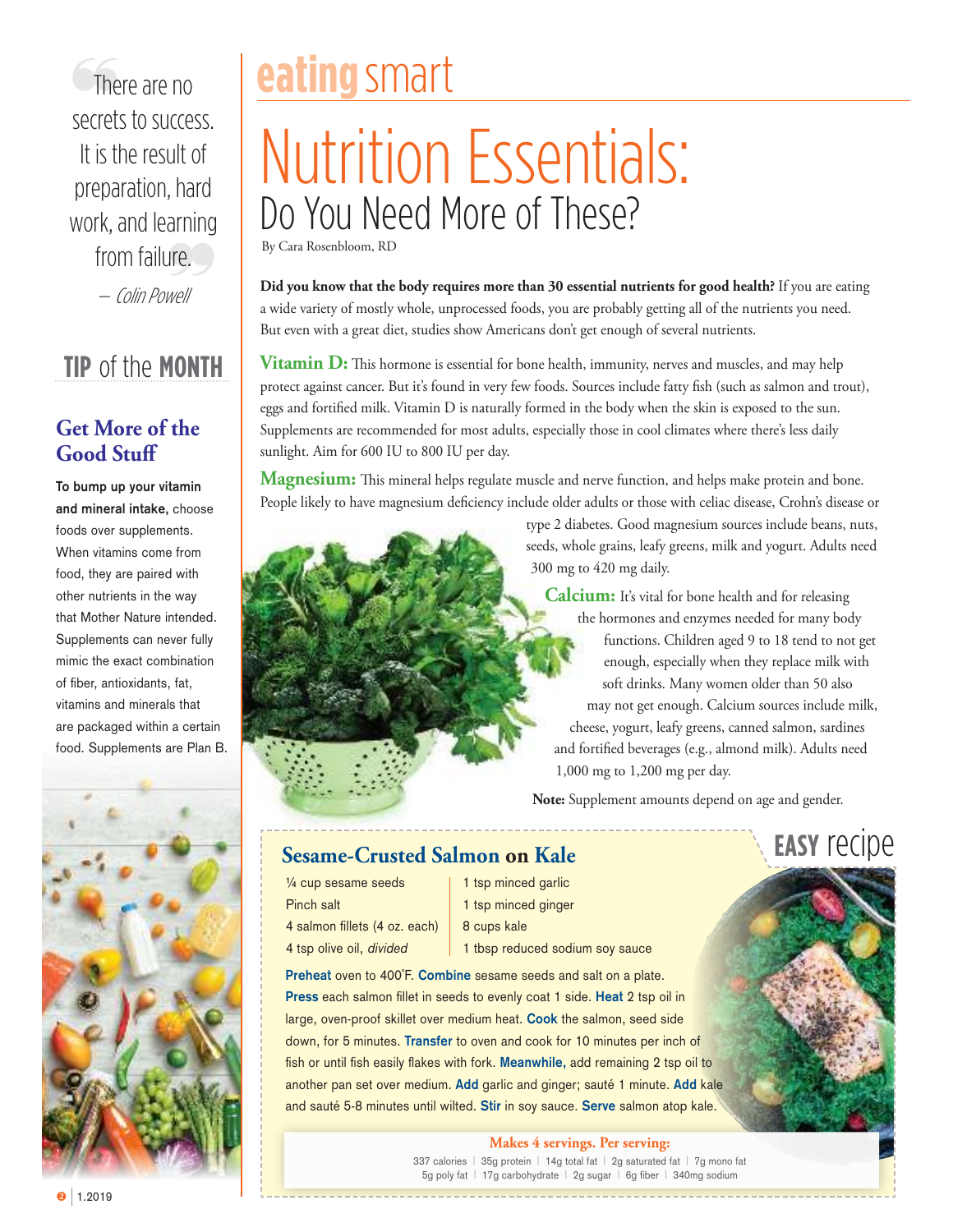### 5 Ways to Foil Sleep Thieves



**Many obvious things can disrupt sleep occasionally,** from a barking dog to a noisy party across the street. But some sleep thieves are stealthier.

#### **Avoid these sneaky sleep robbers:**

u **Don't eat within 3 to 4 hours of bedtime.** Research shows the sooner you go to bed after eating, the more likely you'll have heartburn and, if you have **gastroesophageal reflux disease** (GERD), symptoms may be severe enough to keep you tossing and turning.

 **Skip late-night workouts.** Regular exercise earlier in the day will help you sleep. But physical activity 3 hours or fewer before bedtime can rev you up and keep you from falling asleep.

 **Hit the off switch.** All lights, including LED bulbs and electronic devices (yes, that includes your phone) can confuse the brain, disrupting normal body rhythms, which can make getting to sleep even harder.

#### $\bullet$  Tell your health care provider if you snore.

If you snore, you may have **sleep apnea** (short pauses in breathing that interfere with the deep, restful sleep cycle). Other signs of sleep apnea include gasping or choking during sleep, excessive restlessness at night or sleepiness during the day.

 $\Theta$  **Skip drinking near bedtime.** Caffeinated drinks late in the day can keep you awake. And an alcoholic drink at bedtime is more likely to disrupt your slumber.

## Healthy Stress Busters

**work**  $\mathsf{life}$  **S** If you use your **smartphone constantly,** 

> chances are you have text neck. Symptoms include shoulder pain, neck aches and headaches. They develop from hours spent slumped in a chair or leaning over a table or desk with shoulders hunched forward and your head tilted toward your phone or other device. For relief, roll your shoulders back and don't tilt your head forward toward the phone's screen (use a docking port).

#### **About every 20 minutes,**

take a break from your mobile device. Stand, roll your shoulders and gently move your neck from side to side and up and down to increase blood flow.



**Everyone experiences stress from time to time.** But if it's chronic or severe, the result can be headaches, disrupted sleep, digestive upset, anxiety, depression and more.

#### **Use these strategies to soothe mind and body:**

**Move more, every day.** Walking briskly even 30 minutes a day can boost your mood and energy, as well as benefit your health, including helping control weight, lowering the risk for heart disease and stroke, and promoting restful sleep.

**Practice relaxation.** Make time for tai chi, meditation, yoga and other techniques that reduce mental and physical wear and tear.

**Review your daily must-do list.** Of course, there are things you must do and deadlines you can't miss. But consider what can wait or be accomplished in a less stressful way. Learn to say **no** to extra activities when necessary.

**Take a bite out of stress.** Many people pick unhealthy foods when they're stressed, according to Ohio State University researchers. The resulting health problems may increase stress. Instead, opt for **mindful eating.** Concentrate on healthy foods, only eat when you're hungry, focus on enjoying each bite and stop when you're full.

#### **Get help with existing or new health**

**problems.** Stress can trigger or worsen conditions such as insomnia, excessive alcohol and other substance abuse, depression and trouble controlling blood pressure or blood sugar. Call your health care provider if you need help.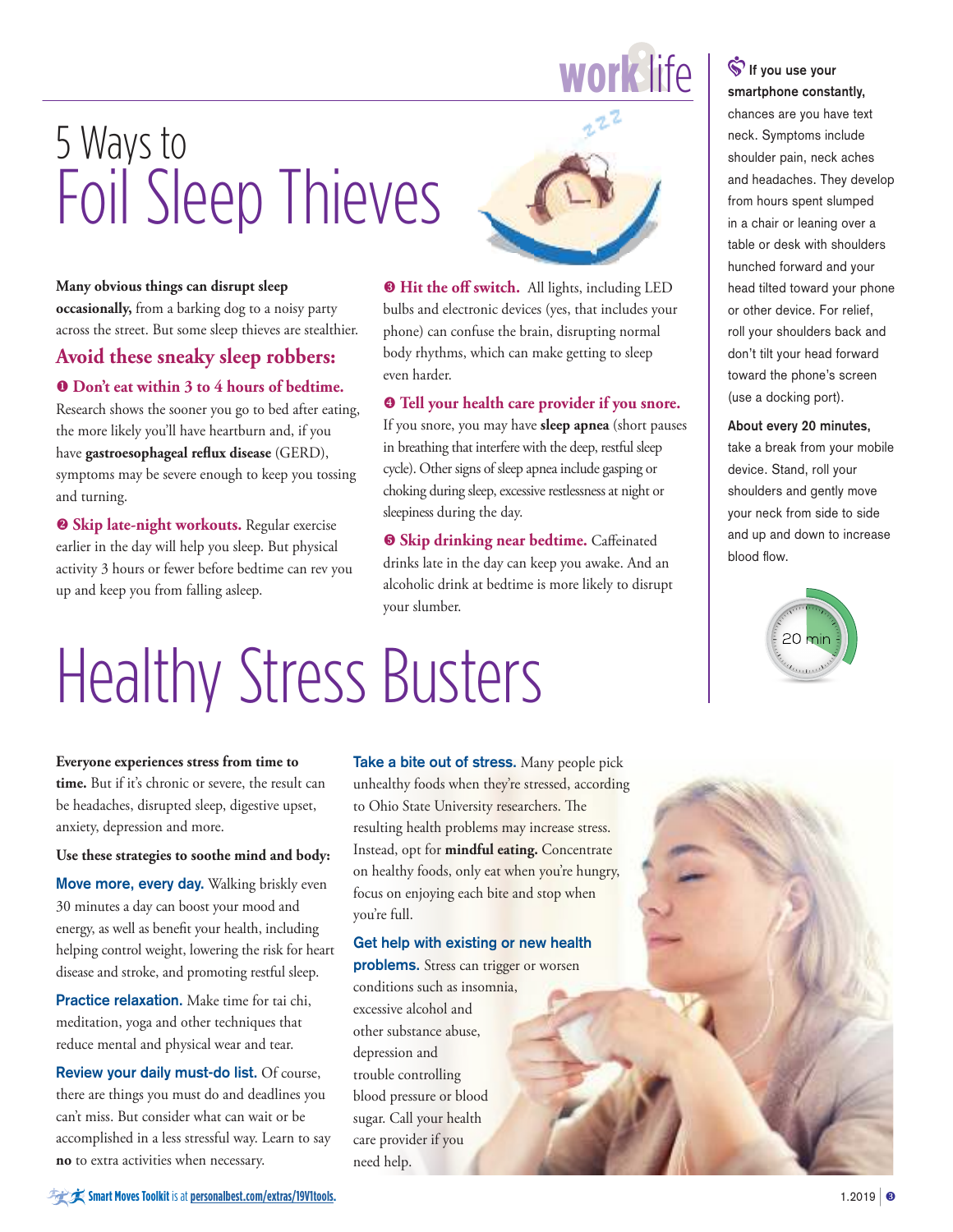#### An investment in knowledge pays the best interest.

— Benjamin Franklin

**Many health care providers now provide free patient portals.** These are websites with online tools where you can see test results, message your health care provider and keep track of appointments, prescriptions, vaccinations and more. Patient portals require registration and a password to assure privacy. They aren't for urgent medical concerns, but they are a great way to proactively keep track of your health care.



<sup>h</sup>ealt<sup>h</sup> **ebserved** 

**January is Winter Sports Traumatic Brain** 

**Injury Awareness Month.**  Before your family heads out for winter sport fun, review the CDC safety guidelines: Always wear properly fitted helmets; enforce safe play. Avoid hits to the head in hockey and all contact sports. Don't allow young kids to play in snowy, slippery areas without close supervision. And wear a helmet when riding a bike, a motorcycle, a snowmobile, a scooter, an all-terrain vehicle or a horse. Learn more ways to prevent concussion in kids at **cdc. gov/headsup/index.html**.

### **body** mind

### Why the 3,500-Calorie Rule Doesn't Always Work

By Elizabeth Smoots, MD, FAAFP

**If a one-size-fits-all formula worked for weight loss,**  CDC statistics probably wouldn't show that 2 out of 3 American adults are overweight or obese.

**Nevertheless, a calorie-counting formula** known as the 3,500 calorie rule has been promoted as working for everyone since the l950s.

**It involves** keeping track of all calories and cutting 500 calories a day (3,500 a week) from your normal meals and snacks to lose a pound every 7 days. The trouble is, it isn't always effective.

**The problem? Everyone is different.** There are numerous factors why some people burn more calories than others, including activity level, age and even whether they have certain medical conditions or take prescription drugs that affect metabolism.



**Also, your metabolism adapts** by slowing (using fewer calories) as you eat less, and weight loss slows. So, people typically lose far less weight than the 1 pound a week the rule claims, and counting calories all day isn't practical for most people.

**Tried-and-true common sense remains the best approach:** Increase your physical activity, eat more vegetables, fruits, and whole grains, limit foods high in saturated fats and skip most sugar-sweetened foods and beverages.

Talk to your health care provider about how to safely lose weight.

#### **EXPERT** advice

# **MONDAYS**

#### **Q: How do I beat Monday morning blues?**

#### **A: Many people dread the start of the workweek,**

but these suggestions may help you say bye-bye to feeling down whenever your workweek starts:

- **O** Make weekends fun again. Limit work and chores on your days off. Schedule something enjoyable, or simply relax and refresh.
- **Plan fun for weekdays, too.** Do nice things for yourself.
- **Change your attitude about Mondays.** Make a list, and consider possible solutions. Start with the changes that you have the most control over.
- $\Theta$  Have a backup plan for potential complications at work. Leave extra time for delays.
- **S** Stay organized. Before the weekend, tidy your work space and plan next week's tasks. Try to keep Mondays low key if you can.
- **O** Cultivate friendships. Work is more pleasurable when you connect with your coworkers.
- **Visualize success.** Imagine going through a workday and handling challenges effectively.
- Eric Endlich, PhD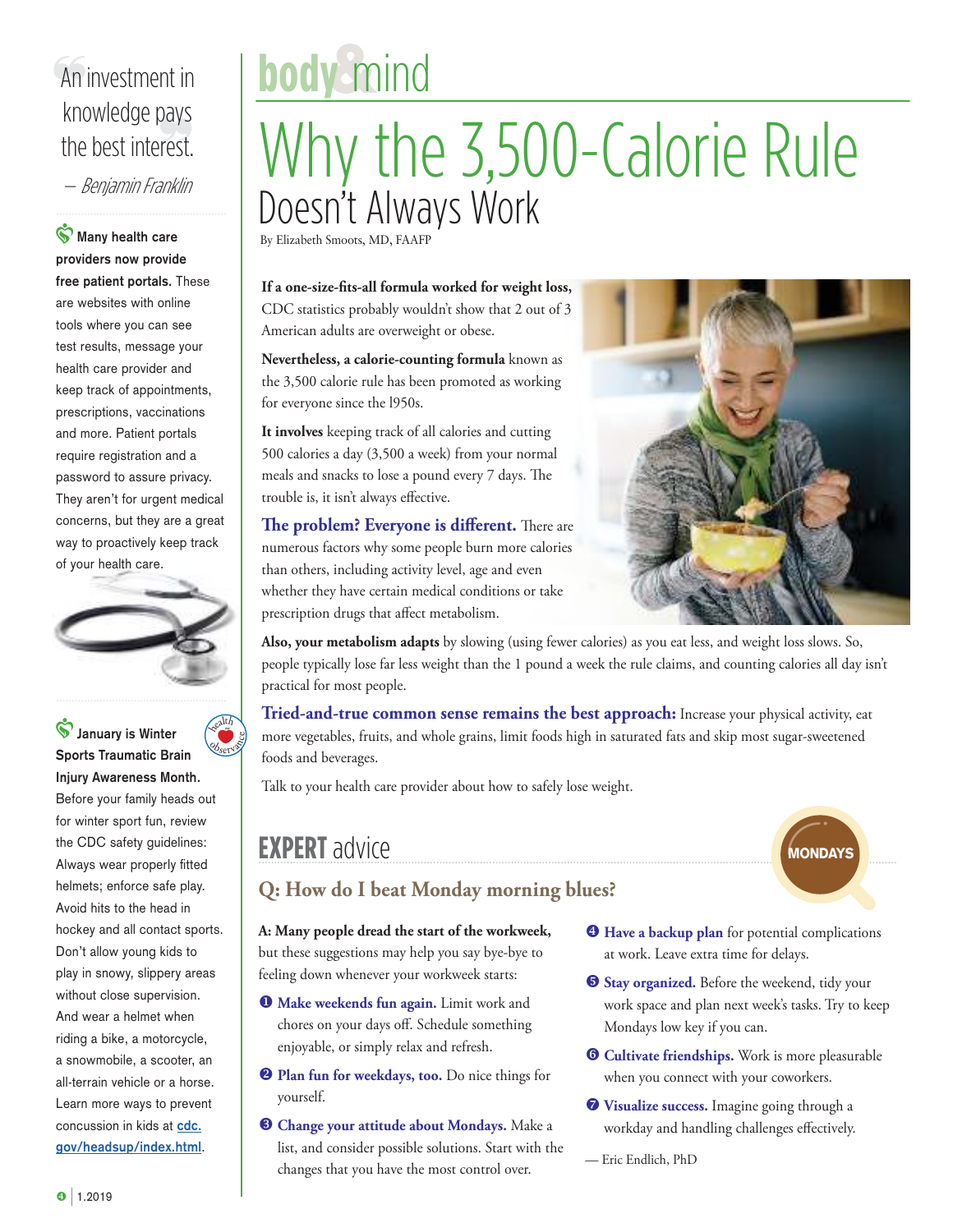### **body** mind Walking: Step It Up a Notch

**Walking at an average exercise pace promotes good health.** We've known for years that moderately intense exercise improves the blood supply to the heart, which helps protect and strengthen the cardiovascular system and overall health.

**When we pick up the pace, the health benefits increase,** according to an analysis of more than 50,000 walkers, published this year in the *British Journal of Sports Medicine*. Walking fast was linked to cutting the risk of death by heart disease and premature death in general by 25%. And the benefits improve as we age.

**Adults need at least 150 minutes of moderate-intensity aerobic activity per week,** such as brisk walking, to stay healthy. But the more you walk, and the faster, the more beneficial: added physical and mental energy, better sleep and digestion, plus stress control.

**More good news:** You can fit in exercise faster on days when you're short on time. Just use the America's Walking technique for faster walking:

- **WALK** tall. No slouching; avoid excess sway in your back.
- **P FOCUS** on faster steps. Don't make long strides your goal.
- **BEND** your arms. Allow them to swing and help quicken your pace.
- **PUSH** off your toes fully. Visualize people behind you seeing the bottom of your shoe on each step.

**Learn more at** pbs.org/americaswalking/health/health4tips.html.

#### **EXPERT** advice

#### **Q: Online pharmacy tips?**



**A: Consumers often use online pharmacies for convenience and cost savings.** But the National Association of Boards of Pharmacy found only 3% of online pharmacies they looked

at complied with U.S. pharmacy laws and standards.

**Fraudulent pharmacies abound.** Their websites appear legitimate when they're not, and they may sell fake, expired or otherwise unsafe products. Beware of online pharmacies that let you buy drugs simply by completing an online form, offer prices that seem too good to be true, or send emails offering cheap medicine.

**Signs of safe online pharmacies:** They require a prescription from your health care provider. They have a physical address and phone number in the U.S. and are licensed in the U.S. They can provide a licensed pharmacist to answer your questions. To find legitimate pharmacies, search for **Know Your Online Pharmacy** at **fda.gov**.

If you go around being afraid, you're never going to enjoy life. You have only 1 chance, so you've got to have fun. — Lindsey Vonn

 $\hat{\mathbf{S}}$  If you feel fatigued **and your mood is bleak in the winter** — but you feel fine in spring and summer — you may have **seasonal affective disorder** (SAD), a type of depression linked to lack of sunlight this time of year. Other symptoms include sleepiness, difficulty concentrating and craving carbs. If you think you have SAD, talk to your health care provider. The main treatment is sitting in sunshine (outdoors or by a sunny window), or in front of a full-spectrum light box, for 20 to 60 minutes daily.

A problem is a chance for you to do your best. — Duke Ellington

<sup>—</sup> Elizabeth Smoots, MD, FAAFP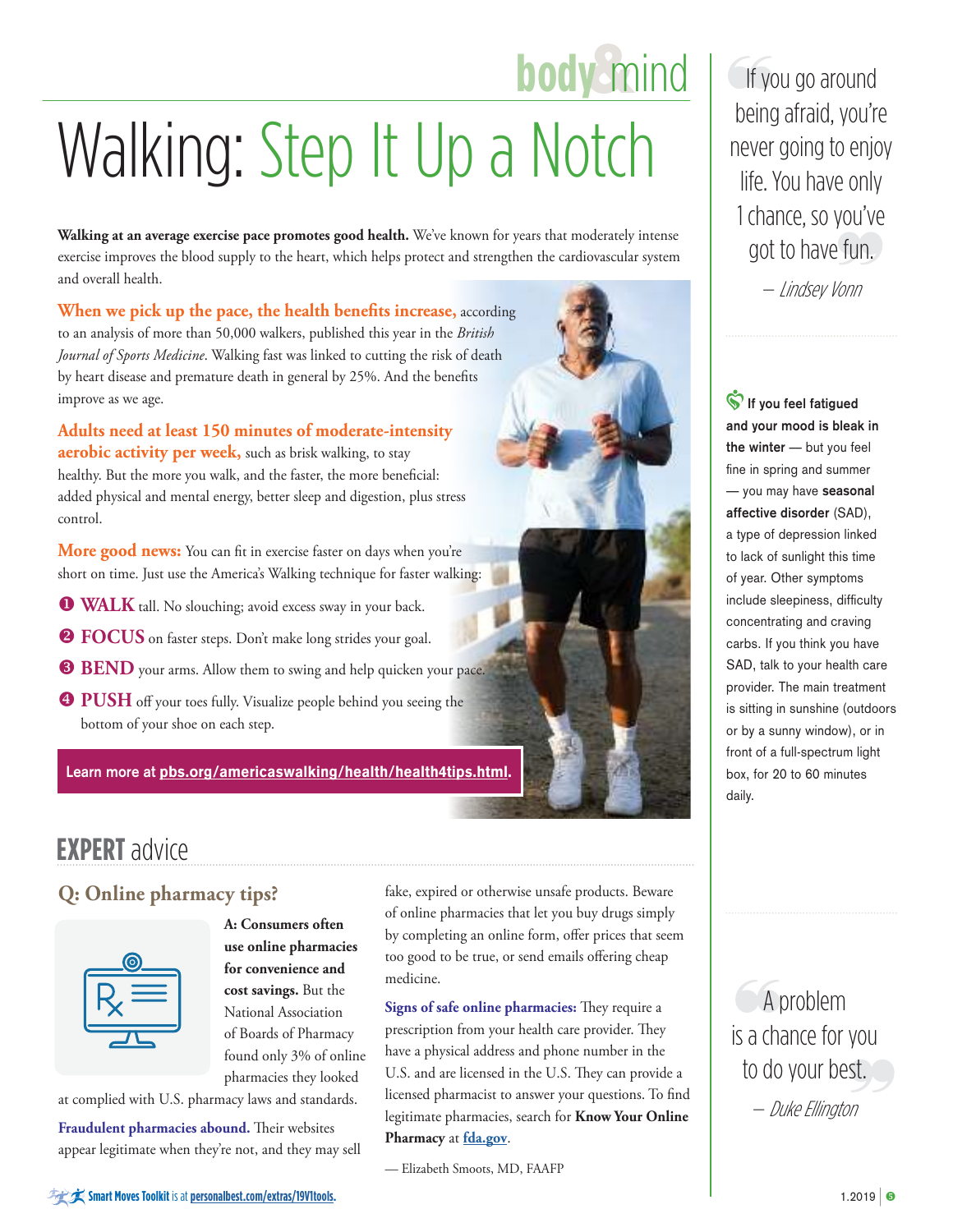### **safety**solutions

**QUIK**Quiz™

Radon

:<br>:



**Radon is a colorless and odorless gas, but its effects can be devastating to your health. Test your knowledge about radon:**

- **O** T or F: Radon is the No. 1 cause of lung cancer among nonsmokers.
- **<sup>O</sup>** T or F: Radon is only found in specific regions of the U.S.
- $\bullet$  **T or F:** Fix your home if your radon level is 4 picocuries per liter or higher.
- **O** T or F: Radon in your home may be impossible to remove.
- $\bullet$  **T or F:** Radon can only get in your home through cracks in the walls or floors.

#### **Answers**

- **True** The National Cancer Institute estimates that more than 10% of radon-related lung cancer deaths occur in nonsmokers.
- False Radon occurs naturally and can be found nationwide in any building.
- True However, radon levels below 4 picocuries per liter can still pose a risk.
- **•** False Radon reduction systems are not costly and some can reduce radon levels by up to 99%.
- **•** False Radon can also enter through construction joints, gaps in suspended floors and service pipes, wall cavities and the water supply.

**Test your home for radon** with a kit from a hardware or home supply store, or hire a radon expert. Learn more at **epa.gov/radon**.

**Observance** 

**January is National Radon Action Month.** 

### Smartphone Insurance 101 **dollars** sense

**Smartphones are used for much more than making phone calls.** So, is it wise to purchase extra insurance to protect this expensive lifeline?

**At a glance, a monthly premium may sound inexpensive.** However, if you add up the monthly premiums during the life of a phone, the cost is high. Also, besides the premium, you must pay a deductible for each claim filed. It is also important to look at the insurance policy terms.

**Policies vary in the types of claims they cover and their costs.** Don't

settle for coverage plans that your phone's manufacturer or service carrier offer. Research independent companies offering service plans that may be less expensive.

#### **Protect your phone without emptying your wallet.** Create an



emergency fund for your phone (e.g., set aside an amount equal to your monthly premium).

**Buy a used phone.** They cost less and often work as well as new models.

#### **Check your homeowner's policy.**

Many policies extend to cell phones for certain circumstances (e.g., fire and theft). Ask your agent about the cost to add a personal articles policy on your phone.

#### **Many credit cards offer warranties on phone purchases.** If you used a credit

card to buy your phone, check to see if the card issuer offers protection.

#### **SAFETY** corner

#### Removing a Broken Light Bulb

**You need to replace a shattered light bulb.** All that's left of it are shards of glass and the inside filaments — now what? Follow these steps to stay safe:

1] **GET** heavy-duty gloves, needlenose pliers and eye protection.

2] **PUT** on eye protection and heavy gloves.

3] **TO** avoid electrical shock, turn off the power to the light at the breaker.

4] **IF** the filament is undamaged, use needle nose pliers to hold the filament base and gently twist counterclockwise. If the filament is broken, use the pliers to grip the bulb base and twist it. **TIP:** You can also use a raw potato to remove a broken bulb. Cut the potato in half, press the half against the socket and twist counterclockwise.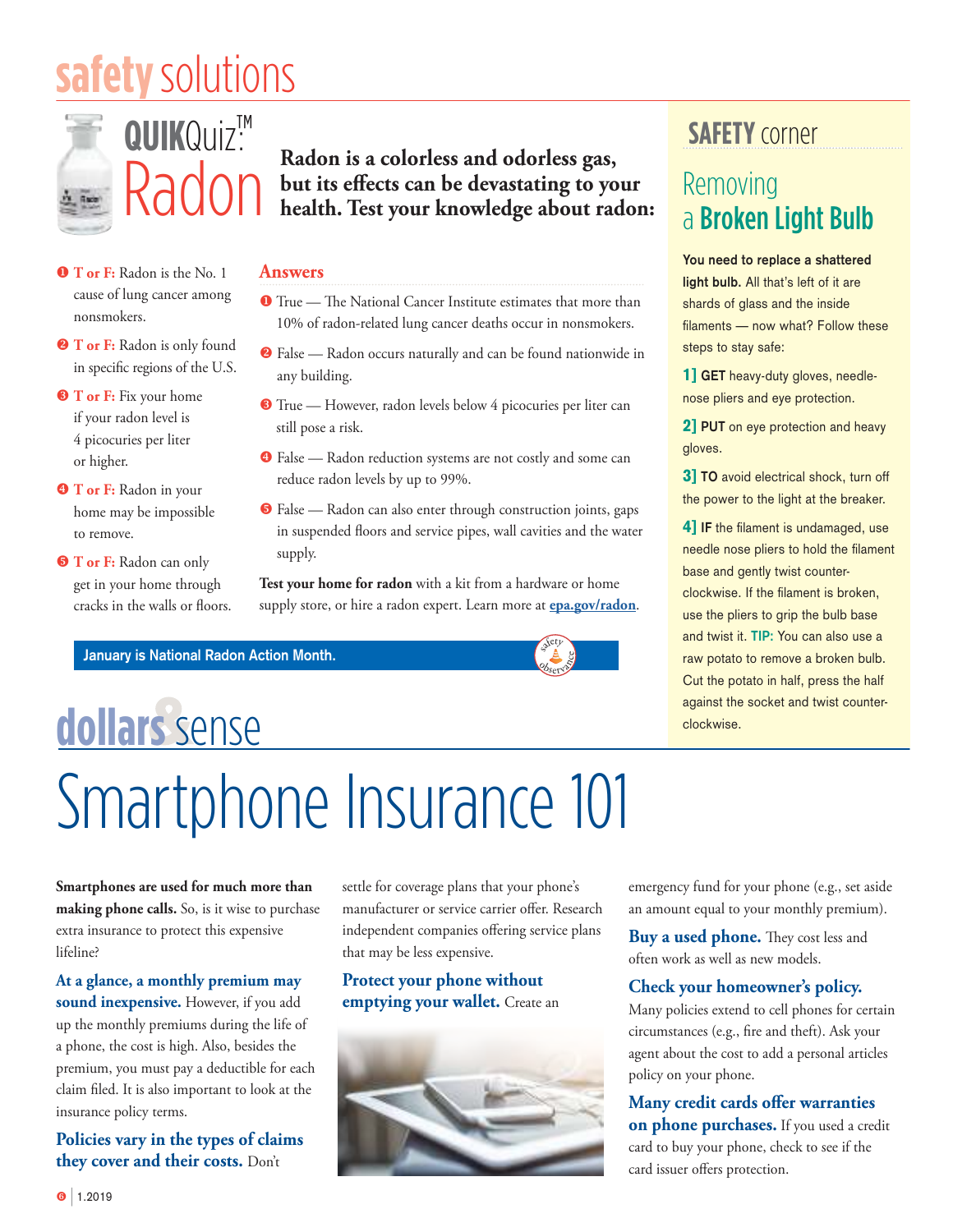## Why You Shouldn't Self Diagnose **The Centers for Disease**

**The internet offers you information about a wide variety of medical disorders, though, unfortunately, it's not always current or reliable.** Health articles from reputable websites can be a good place to start, but they are not definitive or individualized for you. Relying on them to diagnose yourself may steer you down the wrong path or even do more harm than good.

#### **Beware of potential harms.**

Regardless of where you get your information, diagnosing your own ailments can lead to a number of problems.

**Missed diagnosis.** Trying to diagnose your health-related symptoms may completely miss the presence of serious disease. For example, if you think your abdominal pain is stomach flu, you may miss appendicitis or another life-threatening condition. Prompt surgery or treatment of these disorders can be lifesaving.

**Delayed diagnosis.** Selfdiagnosis or ignoring certain symptoms can delay the diagnosis of a disease. For example, if you decide stress is causing your

fatigue, you may fail to get evaluated for other underlying disorders such as anemia, low thyroid or diabetes. Many conditions are most treatable when they are caught early and receive prompt care.

**Associated illness.** Some symptoms can indicate more than 1 illness. For example, you may think you suffer from anxiety. But 2 out of 3 people with anxiety have depression as well. Most health care providers have studied for years to learn how to recognize associated or look-alike conditions; find a provider you can rely on to do this for you.

**Anxiety and worry.** People who research symptoms online often

assume the worst. They may worry they have a serious disease they don't actually have. Seeing your provider to find out what you have is often reassuring; many times it is not what you fear.

#### **Expensive and invasive tests.**

Some people convince themselves they have a particular disease and request every available exam. But unnecessary tests raise medical costs and may not be covered by your health insurance.

#### **When to seek medical care:**

Call your provider as soon as possible if your symptoms are persistent, recurrent or severe. If you're ever in doubt about the urgency of a health problem, call your provider for advice.

### **special**report

**Control and Prevention says the following symptoms are among those that need urgent medical care:** 

- $\checkmark$  Difficulty breathing.
- $\checkmark$  Chest pain or discomfort, which may radiate to the arm or shoulder.
- ✔ Sudden severe headache with no known cause.
- ✔ Sudden numbness or weakness in the face, arm or leg, especially on 1 side of the body.
- $\checkmark$  Sudden trouble walking, dizziness or lack of coordination.
- $\checkmark$  Sudden confusion, trouble seeing or trouble speaking.
- $\checkmark$  Severe or persistent vomiting.
- $\checkmark$  Flu-like symptoms improve, but then return with fever and worse cough.